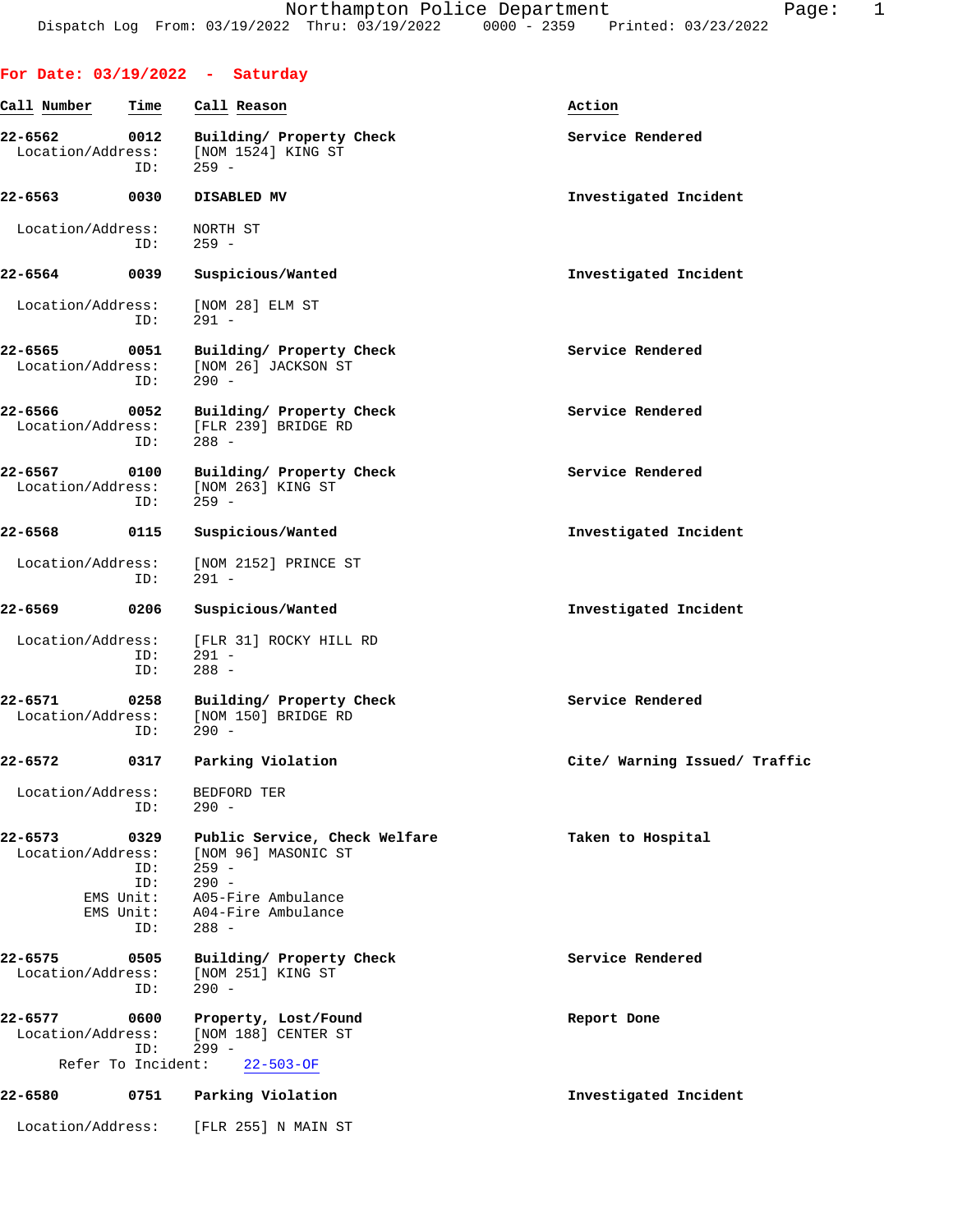|                              |                                                                               | Northampton Police Department<br>Dispatch Log From: 03/19/2022 Thru: 03/19/2022 0000 - 2359 Printed: 03/23/2022                 |                       | Page: | 2 |
|------------------------------|-------------------------------------------------------------------------------|---------------------------------------------------------------------------------------------------------------------------------|-----------------------|-------|---|
|                              | ID:                                                                           | $187 -$                                                                                                                         |                       |       |   |
| 22-6583                      | 0850                                                                          | Suspicious/Wanted                                                                                                               | Investigated Incident |       |   |
| Location/Address:            | ID:                                                                           | [FLR 45] MAIN ST<br>$187 -$                                                                                                     |                       |       |   |
| 22-6584<br>Location/Address: | 0959<br>ID:                                                                   | Alarm/ Burglar/ Holdup Panic<br>[NOM 2695] ATWOOD DR<br>$217 -$                                                                 | False Alarm           |       |   |
| 22-6585<br>Location/Address: | 1027<br>ID:                                                                   | Alarm/ Burglar/ Holdup Panic<br>[NOM 2695] ATWOOD DR<br>$217 -$                                                                 | False Alarm           |       |   |
| 22-6586<br>Location/Address: | 1050<br>ID:<br>ID:                                                            | Alarm/ Burglar/ Holdup Panic<br>[NOM 843] MAIN ST<br>$262 -$<br>$298 -$<br>$230 -$                                              | False Alarm/City      |       |   |
| 22-6588                      | 1113                                                                          | Traffic Accident                                                                                                                | Investigated Incident |       |   |
| Location/Address:            | ID:                                                                           | [NOM 99] ARMORY ST<br>$262 -$                                                                                                   |                       |       |   |
| 22-6590                      | 1141<br>Vicinity of:<br>ID:<br>ID:<br>ID:<br>ID:<br>ID:<br>Refer To Incident: | Indecency/Lewdness<br>WARD AVE + VERNON ST<br>$298 -$<br>$230 -$<br>$217 -$<br>$187 -$<br>$262 -$<br>$157 -$<br>$22 - 506 - OF$ | Report Done           |       |   |
| 22-6593<br>Location/Address: | 1213<br>ID:                                                                   | Property, Lost/Found<br>[NOM 37] CENTER ST<br>$126 -$                                                                           | Report Done           |       |   |
|                              | Refer To Incident:                                                            | $22 - 505 - OF$                                                                                                                 |                       |       |   |
| 22-6595                      | 1235                                                                          | Public Service, Check Welfare                                                                                                   | Investigated Incident |       |   |
| Location/Address:            | ID:<br>ID:                                                                    | PROSPECT AVE<br>$298 -$<br>$230 -$<br>$187 -$                                                                                   |                       |       |   |
| 22-6596                      | 1248                                                                          | Traffic Accident                                                                                                                | Investigated Incident |       |   |
| Location/Address:            | ID:<br>ID:<br>EMS Unit:<br>Refer To Accident:                                 | DAMON RD<br>$217 -$<br>$298 -$<br>$230 -$<br>A04-Fire Ambulance<br>$22 - 104 - AC$                                              |                       |       |   |
| 22-6598                      | 1356                                                                          | Trespassing/ Unwanted Guest                                                                                                     | Area Search Negative  |       |   |
| Location/Address:            | ID:<br>ID:                                                                    | [NOM 675] MAIN ST<br>$262 -$<br>$298 -$<br>$230 -$                                                                              |                       |       |   |
| 22-6601                      | 1457                                                                          | Suspicious/Wanted                                                                                                               | Investigated Incident |       |   |
| Location/Address:            | ID:<br>ID:                                                                    | [NOM 1082] MT TOM RD<br>$242 -$<br>$236 -$                                                                                      |                       |       |   |
| 22-6604                      | 1518                                                                          | Traffic Accident                                                                                                                | Investigated Incident |       |   |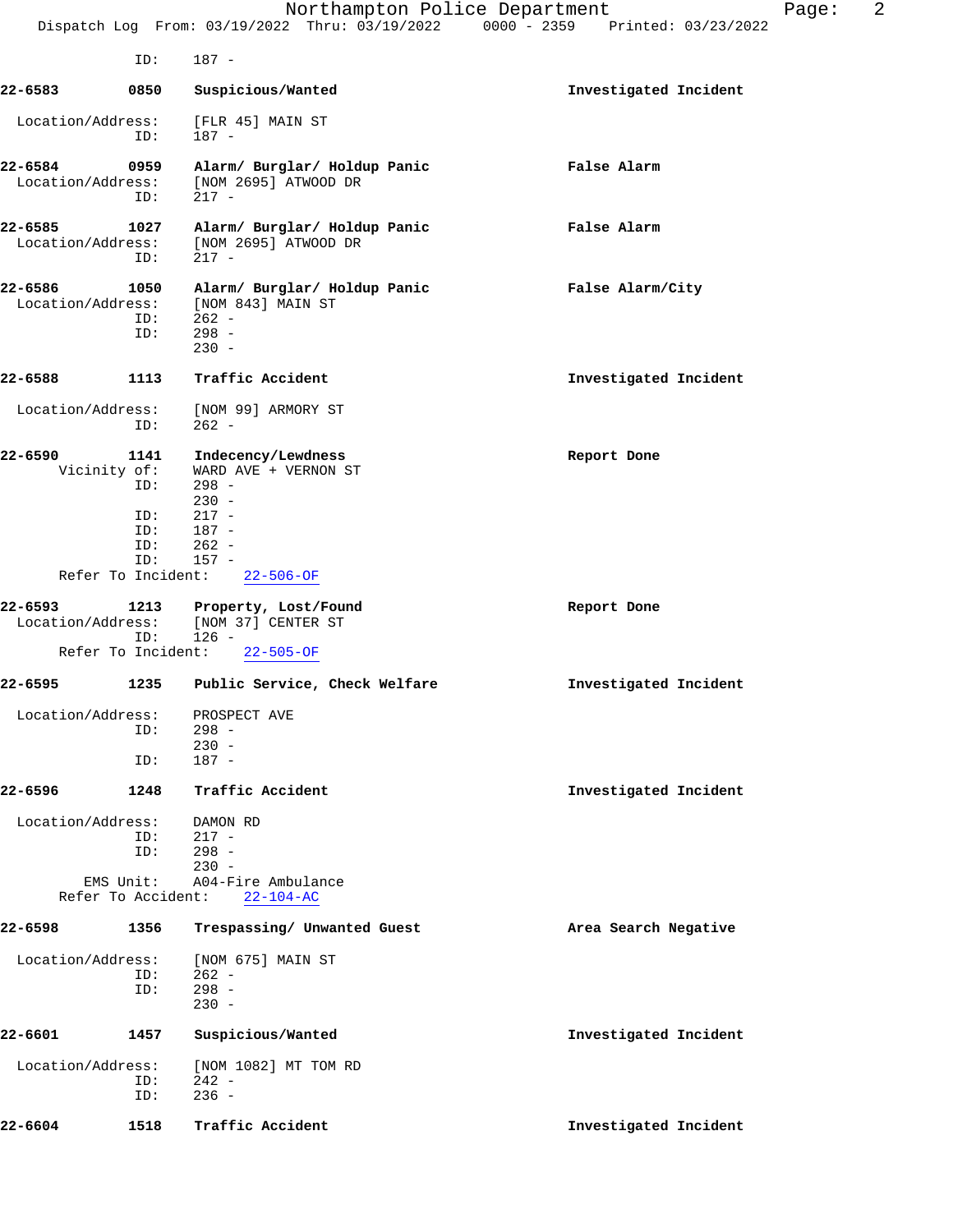Location/Address: [NOM 99] ARMORY ST ID: 242 - **22-6606 1550 Theft/Larceny Report Done**<br>
Location/Address: EASTHAMPTON RD Location/Address: ID: 242 - ID: 186 - Refer To Incident: 22-507-OF **22-6610 1636 Public Service, Check Welfare Service Rendered** Location/Address: [NOM 2248] COLES MEADOW RD ID: 236 - ID: 236 - **22-6612 1650 Alarm/ Burglar/ Holdup Panic False Alarm** Location/Address: [NOM 2019] MASONIC ST ID: 242 - **22-6614 1657 DISABLED MV Service Rendered** Location/Address: [NOM 1274] OLD SOUTH ST ID: 242 -<br>ID: 292 -292 -**22-6615 1658 Motor Vehicle Stop Cite/ Warning Issued/ Traffic** Vicinity of: [NOM 2007] KING ST ID: 236 - **22-6616 1716 Traffic Accident Cite/ Warning Issued/ Traffic** Location/Address: [FLR] LOUDVILLE RD + WESTHAMPTON RD ID: 248 - Fire Unit: E1-Pumper-Engine 1 EMS Unit: A04-Fire Ambulance<br>ID: 203 - $203 -$  ID: 292 - Refer To Accident: 22-105-AC **22-6620 1745 STRUCTURE FIRE Investigated by N F D** Location/Address: [FLR 474] SPRING ST Fire Unit: ALLHQUN-Pumper-All Headquarters Units<br>Fire Unit: ALLFLUN-Pumper-All Florence Units nit: ALLFLUN-Pumper-All Florence Units<br>ID: 242 - ID: 242 - ID: 236 -<br>EMS Unit: A04-F A04-Fire Ambulance Fire Unit: E1-Pumper-Engine 1 Fire Unit: E2-Pumper-Engine 2<br>Fire Unit: C4-Command-Car 4 Fire Unit: C4-Command-Car 4 EMS Unit: MUTAMB1-HQ Mutual Aid Ambulance Fire Unit: MUTENG1-Pumper-HQ Mutual Aid Engine Fire Unit: MUTENG2-Pumper-HQ Mutual Aid Engine **22-6621 1824 Park and Walk Service Rendered** Service Rendered Location/Address: [NOM 933] MAIN ST Location/Address: ID: 292 - **22-6625 1948 Drunk/ Incapacitated Taken to Hospital** Location/Address: [NOM 2639] PLEASANT ST EMS Unit: A04-Fire Ambulance<br>ID: 292 - ID: 292 - ID: 248 - **22-6626 1957 Public Service, Check Welfare Investigated Incident** Location/Address: [NOM 982] PLEASANT ST ID: 292 -<br>ID: 248 - $248 -$ 

**22-6628 2016 Motor Vehicle Stop Verbal Warning Given**